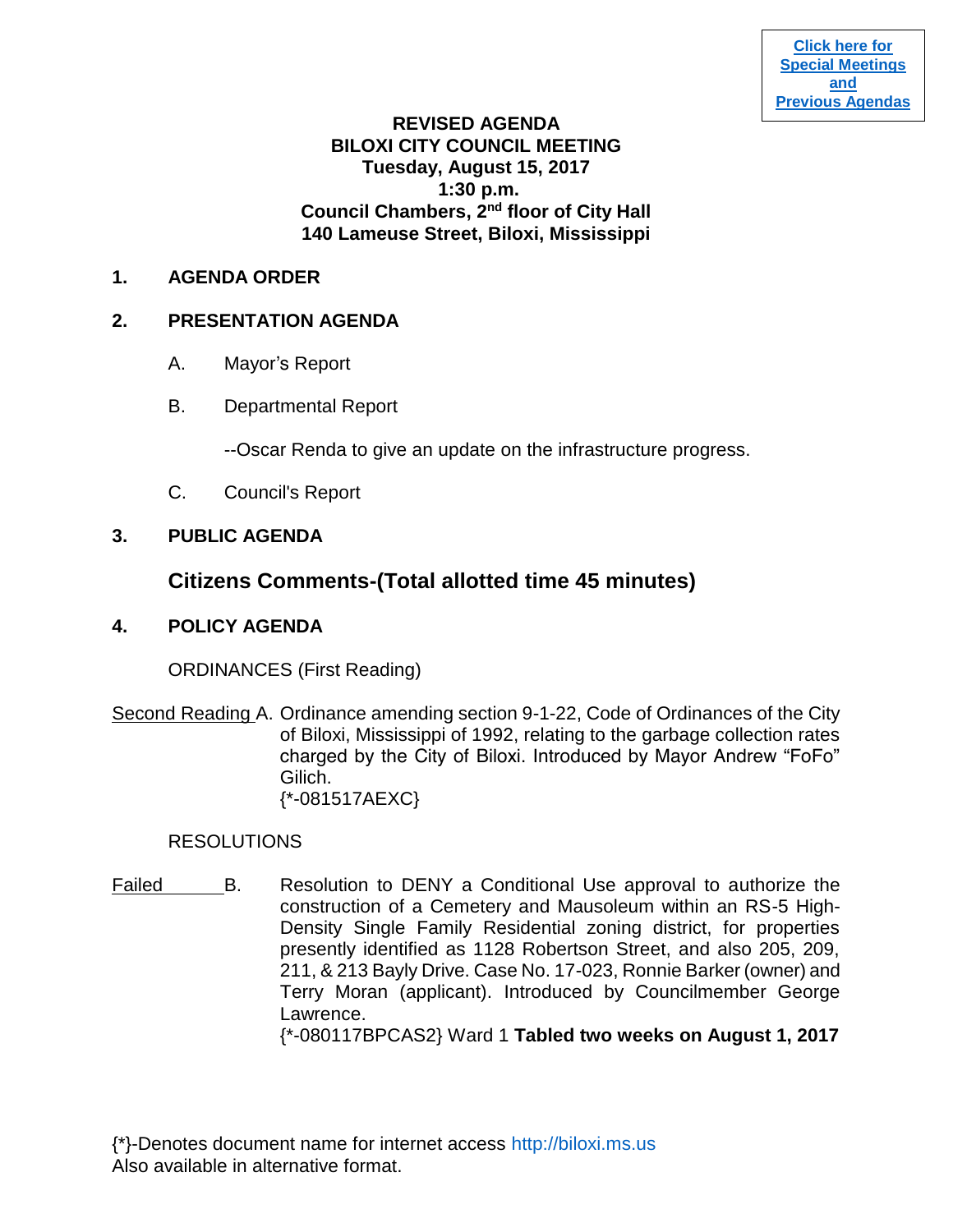# **4. POLICY AGENDA-Continued**

- 388-17 C. Resolution granting Minor Subdivision Final Plat approval for certain defined property currently identified as 1588 Brodie Road. Introduced by Mayor Andrew "FoFo" Gilich. {\*-081517APC} Ward 6
- 389-17 \_\_\_\_\_ D. Resolution to amend agreement with South Mississippi Planning and **SUBSTITUTE** Development District, executed April 26, 2017, regarding Downtown Restoration Plan, to add to the scope of work and \$35,000.00 \$18,800.00 to the contract price for the production of additional plans and resolutions for the creation of a Downtown Tax Increment Financing District, a Downtown Sales Tax Rebate District, and an Amendment to the existing Downtown Urban Renewal Redevelopment District in order to provide public infrastructure and additional incentives for private investment in downtown restoration. Introduced by Mayor Andrew "FoFo" Gilich. {\*-081517BLEG}

# **5. CONSENT AGENDA**

390-17 A. Resolution confirming and approving appointment of Public Defender Panel attorneys for the Municipal Court of the City of Biloxi, Mississippi and for related purposes Travis Burke, Luke Wilson, John Foxworth, and Rita Silin). Introduced by Mayor Andrew "FoFo" Gilich. {\*-081517ALEG}

- 391-17 B. Resolution authorizing tenth amendment to the Management **SUBSTITUTE** Agreement between the City of Biloxi and the Maritime and Seafood **Exhibit "A" Only** Industry Museum of Biloxi, Inc., Management Agreement originally dated August 26, 1988. Introduced by Mayor Andrew "FoFo" Gilich. {\*-081517ACON}
- 392-17 C. Resolution authorizing twelfth amendment to Advertising Agreement between the City of Biloxi and the Maritime and Seafood Industry Museum to extend term. Introduced by Mayor Andrew "FoFo" Gilich. {\*-081517BCON}
- 393-17 D. Resolution authorizing City of Biloxi Financial and In-Kind Support to the Ohr O'Keefe Museum of Art, Inc. Introduced by Mayor Andrew "FoFo" Gilich. {\*-081517CCON}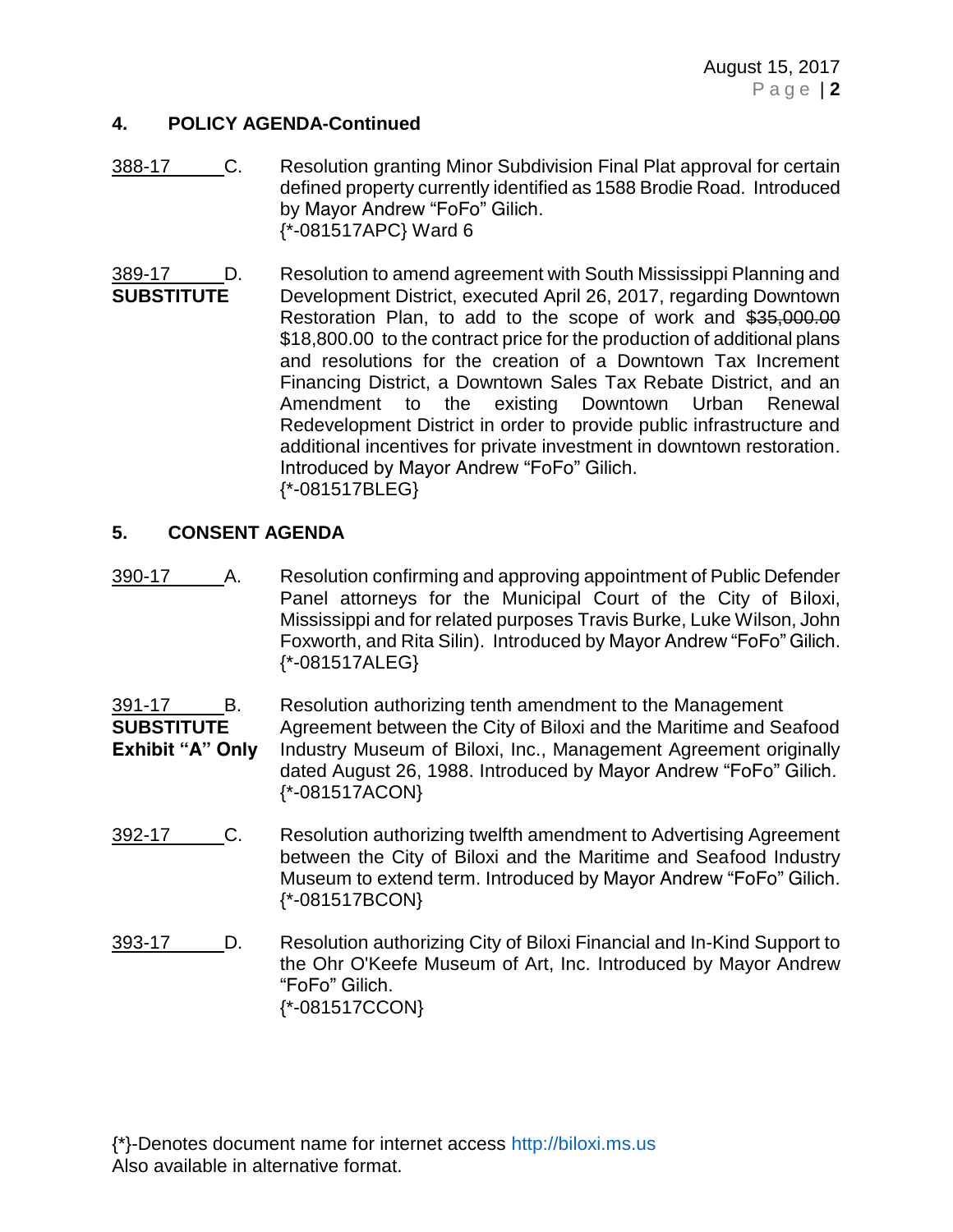#### **5. CONSENT AGENDA-Continued**

- 394-17 E. Resolution of the Mayor and City Council of the City of Biloxi, **SUBSTITUTE** Mississippi, directing Southern Mississippi Investment Company, Inc., a Non-Profit Corporation organized under the laws of the State of Mississippi, to proceed with the acquisition, construction, financing and equipping of the fire station in Ward Six, which is commonly referred to as the Cedar Lake Fire Station, and related facilities within the city (the "Project"), which project will be leased to the City under authority of Sections 31-8-1 et seq., Mississippi Code of 1972, as amended from time to time; and for related purposes. Introduced by Mayor Andrew "FoFo" Gilich. {\*-081517DCON}
- 395-17 F. Resolution to renew service agreement with Conduent Government Systems, LLC for Firehouse Software and to clarify Resolution No. 338-16. Introduced by Mayor Andrew "FoFo" Gilich. {\*-081517ECON}
- 396-17 G. Resolution authorizing the City of Biloxi to enter into Digital Copier Service Agreements with South Mississippi Business Machines for the maintenance of copiers utilized city-wide. Introduced by Mayor Andrew "FoFo" Gilich. {\*-081517FCON}
- 397-17 H. Resolution to approve and authorize the One-Source purchase of Thirty Fire Fighting Helmets from Sunbelt Fire in the total amount of \$7,770.00. Funding: Fire Budget. Introduced by Mayor Andrew "FoFo" Gilich. {\*-081517APUR}
- 398-17 I. Resolution authorizing the Biloxi Fire Department to accept grant award package from The Department of Homeland Security FY 2016 Staffing For Adequate Fire and Emergency Response (SAFER) and committing required match to support hiring of new firefighters. Introduced by Mayor Andrew "FoFo" Gilich. {\*-081517AFD}
- 399-17 J. Resolution authorizing the Biloxi Police Department to enter into an Interlocal Agreement with the City of Gulfport and apply for grant funding from the Edward Byrne Memorial Grant Fund in the amount of \$39,905.00. Introduced by Mayor Andrew "FoFo" Gilich. {\*-081517APD}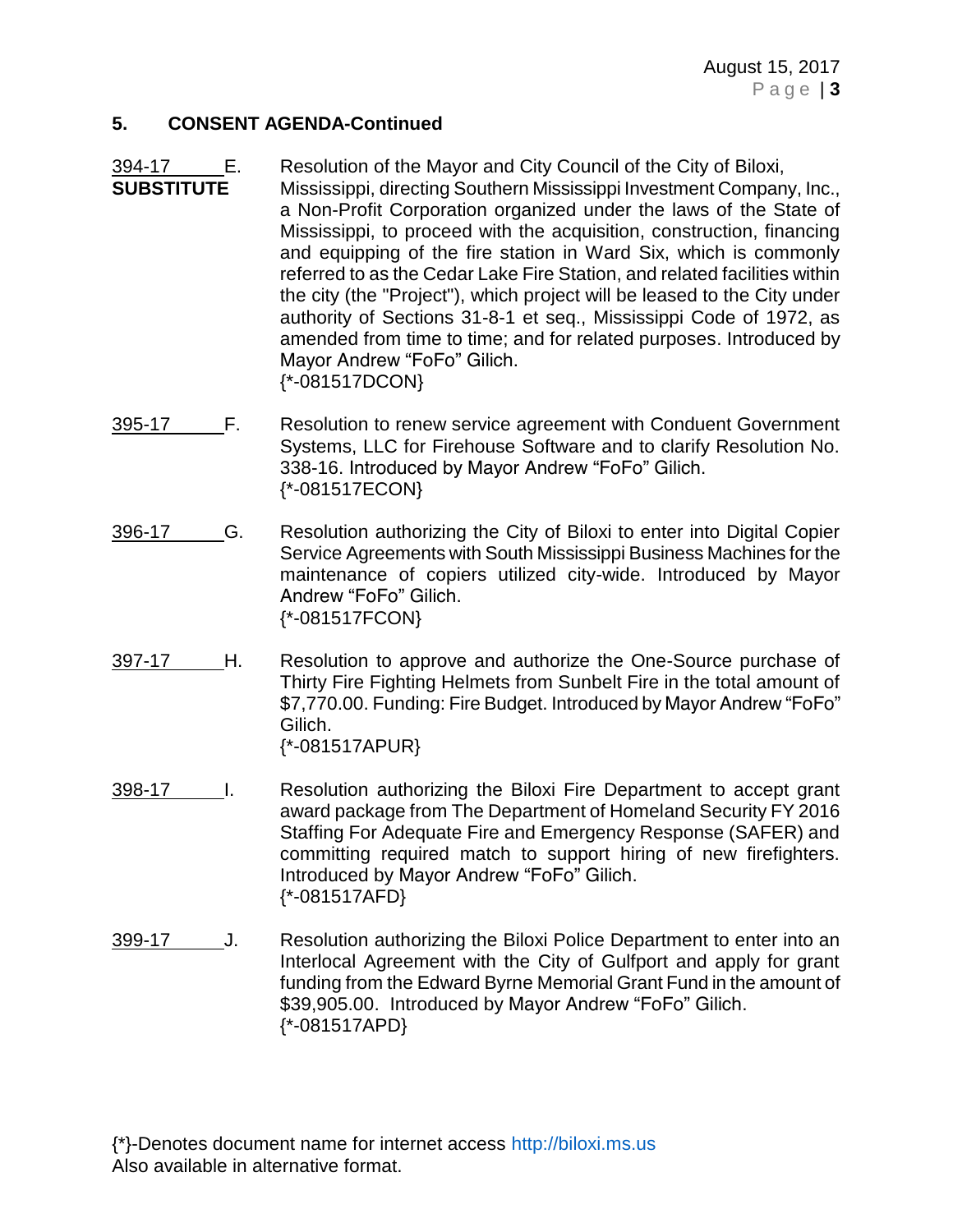### **5. CONSENT AGENDA-Continued**

- 400-17 K. Resolution authorizing contract with Dale Partners Architect, P.A. for the Small Craft Harbor Pedestrian Crosswalk, Project No. 1023. Introduced by Mayor Andrew "FoFo" Gilich. {\*-081517AENG}
- 401-17 L. Resolution authorizing Jay Bearden Construction, Inc. Change Order No. Five (5) for the Holly Bluff-Cedar Lake Road Area Sewer Extension, Project No. 943. Introduced by Mayor Andrew "FoFo" Gilich. {\*-081517BENG}
- 402-17 M. Resolution to authorize the Mayor by using methodology to establish just compensation and sign certification for Restore Biloxi Infrastructure Project-KG-645. Introduced by Mayor Andrew "FoFo" Gilich. {\*-081517CENG}
- 403-17 N. Resolution authorizing Change Order Amendment No. Two (2) with A. Garner Russell & Associates, Inc. for the Holly Bluff-Cedar Lake Road Area Sewer Extension, Project No. 943. Introduced by Mayor Andrew "FoFo" Gilich. {\*-081517DENG}
- 404-17 O. Resolution authorizing Change Order No. Forty-Three (43), Forty-Four (44), Forty-Five (45), Forty-Six (46), Forty-Seven (47), Forty-Eight (48), Forty-Nine (49), Fifty (50), Fifty-One (51), Fifty-Two (52), Fifty-Three (53) with Oscar Renda Contracting for the Hurricane Katrina Infrastructure Repairs Program North Contract. Introduced by Mayor Andrew "FoFo" Gilich. {\*-081517EENG}
- 405-17 P. Resolution authorizing the Biloxi Fire Department to apply for grant monies from the Mississippi Office of Homeland Security up to the amount of \$ 151,086.00. Introduced by Mayor Andrew "FoFo" Gilich. {\*-081517BFD}

### **6. CODE ENFORCEMENT HEARINGS**

Cleared A. Adcock Family Limited Partnership, 1310H-04-085.000/1098 Division Street Still in violation B. Freddy Alarcon, 1310L-04-061.000/150 Acacia Avenue Still in violation C. Helene G. Almond, 1210D-04-049.000/2192 Atkinson Road Still in violation D. H & R Management Group, LLC, 1410J-06-002.000/ 0 Esters Boulevard Still in violation E. Annie L. Juanico, 1210D-04-067.000/2116 Atkinson Road 30 day extension F. Maxie P. Knight-Estate, 1410G-02-044.000/214 Fountain Lane